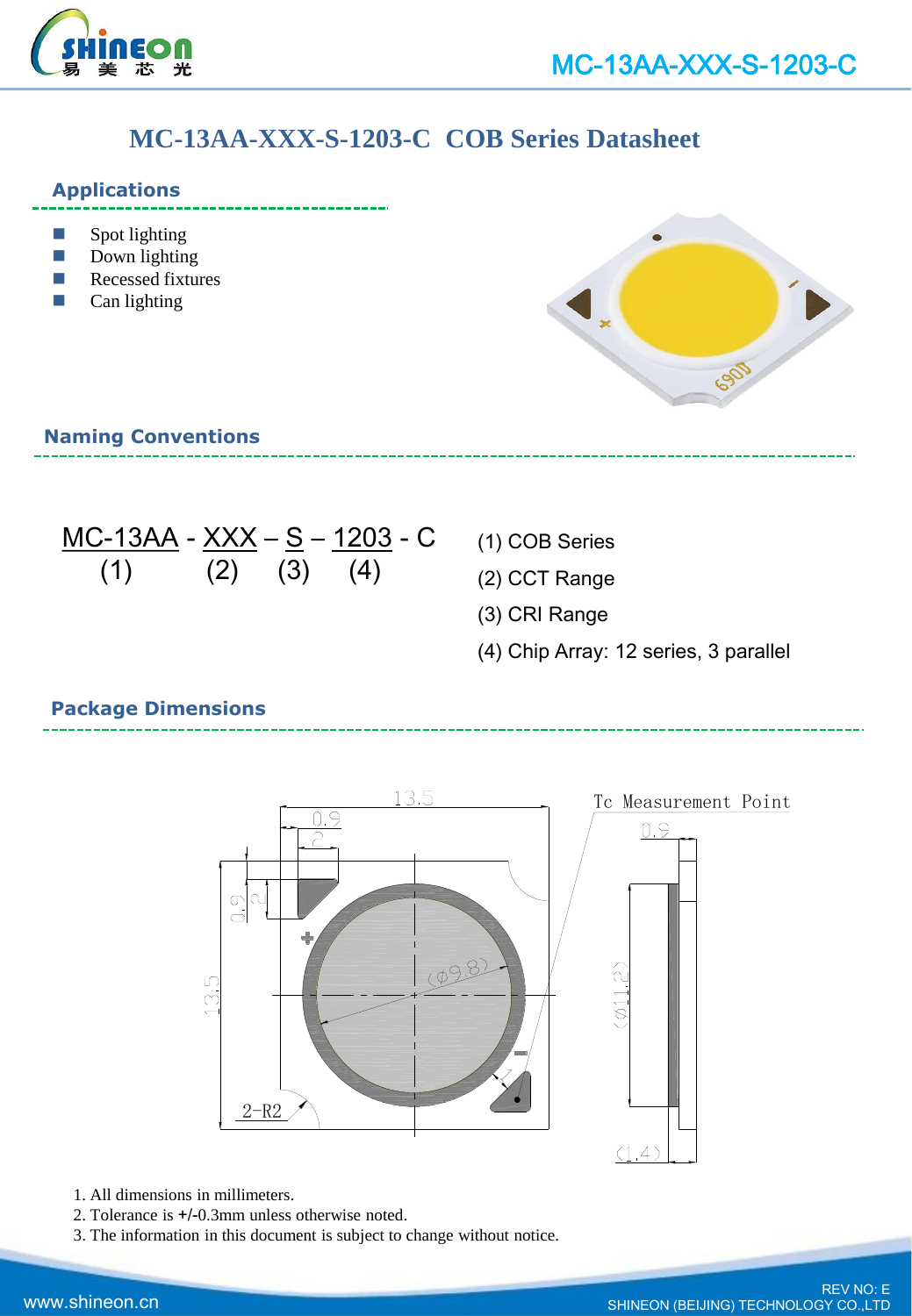

## **Absolute Maximum Ratings**

| <b>Item</b>                               | <b>Symbol</b> | <b>Absolute Maximum Rating</b> | <b>Unit</b>    |
|-------------------------------------------|---------------|--------------------------------|----------------|
| Forward current                           | Ιf            | 360                            | m <sub>A</sub> |
| <b>Reverse Current</b>                    | Ir            | 1                              | mA             |
| <b>Operating Temperature</b>              | Topr          | $-30 - 85$                     | $^{\circ}C$    |
| Storage Temperature                       | <b>Tstg</b>   | $-40 - 100$                    | $^{\circ}C$    |
| Hand soldering condition                  | Tsld          | 3.5sec@350°C                   | sec            |
| Case Temperature                          | Tc            | 100                            | $^{\circ}C$    |
| <b>LED Junction Temperature</b>           | Tj            | 125                            | $^{\circ}C$    |
| Temperature of central<br>silicon Surface | Ts            | 125@IRDA Test                  | $^{\circ}C$    |

# **Characteristics (Tc=25**℃**)**

| <b>Part Number</b>         | <b>Nominal</b><br><b>CCT</b> | CRI(Ra) |      | Luminous flux<br>(lm) |      | <b>Forward</b><br><b>Current</b> | Voltage<br>(V) |  | Thermal<br><b>Resistance</b><br>Rj-c |                 |  |  |      |
|----------------------------|------------------------------|---------|------|-----------------------|------|----------------------------------|----------------|--|--------------------------------------|-----------------|--|--|------|
|                            |                              | Min.    | Typ. | Min.                  | Typ. | (mA)                             | Min.           |  | Typ. Max.                            | $(^{\circ}C/W)$ |  |  |      |
| MC-13AA-270-<br>$S-1203-C$ | 2700K                        | 90      |      | 880                   |      | 270                              | 33.6           |  |                                      |                 |  |  |      |
| MC-13AA-300-<br>$S-1203-C$ | 3000K                        | 90      |      | 920                   |      | 270                              |                |  |                                      |                 |  |  |      |
| MC-13AA-400-<br>$S-1203-C$ | 4000K                        | 90      |      | 950                   |      | 270                              |                |  |                                      |                 |  |  | 40.8 |
| MC-13AA-500-<br>$S-1203-C$ | 5000K                        | 90      |      | 980                   |      | 270                              |                |  |                                      |                 |  |  |      |

Notes:

- 1. Luminous flux is measured with an accuracy of +/- 5 %.
- 2. CRI is measured with an accuracy of +/- 1
- 3. Some color and CRI bins may have limited availability, please contact us before ordering.
- 4. All measurements were made under the standardized environment of Shineon.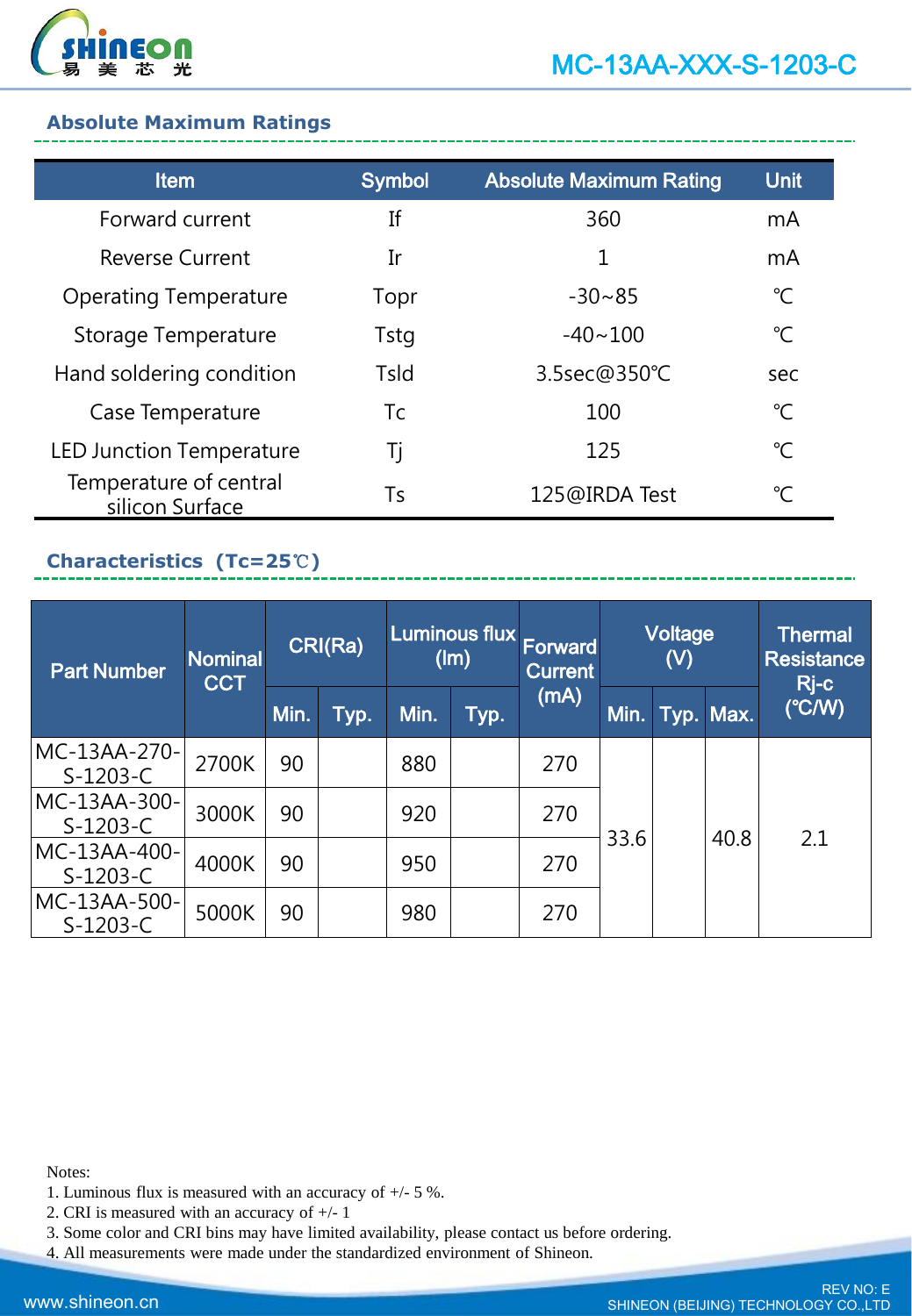

#### **Chromaticity Characteristics (Tc=25**℃**, If=270mA)**



# X-y chart CIE1931

| <b>Bin Code</b> | Nominal<br><b>CCT</b> | <b>Center Point</b> |        | Oval parameter |         |        |
|-----------------|-----------------------|---------------------|--------|----------------|---------|--------|
|                 |                       | x                   | у      | a              | b       | Theta° |
| 273             | 2700K (3-step)        | 0.4578              | 0.4101 | 0.00774        | 0.00411 | 57.28  |
| 303             | 3000K (3-step)        | 0.4338              | 0.403  | 0.00834        | 0.00408 | 53.17  |
| 353             | 3500K (3-step)        | 0.4073              | 0.3917 | 0.00951        | 0.00417 | 52.93  |
| 403             | 4000K (3-step)        | 0.3818              | 0.3797 | 0.0094         | 0.004   | 54     |
| 503             | 5000K (3-step)        | 0.3447              | 0.3553 | 0.00822        | 0.00354 | 59.62  |

Notes:

- 1. The chromaticity center refers to ANSI C78.377:2008
- 2. 5% tolerance for luminous intensity may be caused by measurement inaccuracy.
- 3. Measurement Uncertainty of the Forward Voltage : +/- 3%.
- 4. Chromaticity coordinate bins are measured with an accuracy of +/- 0.005.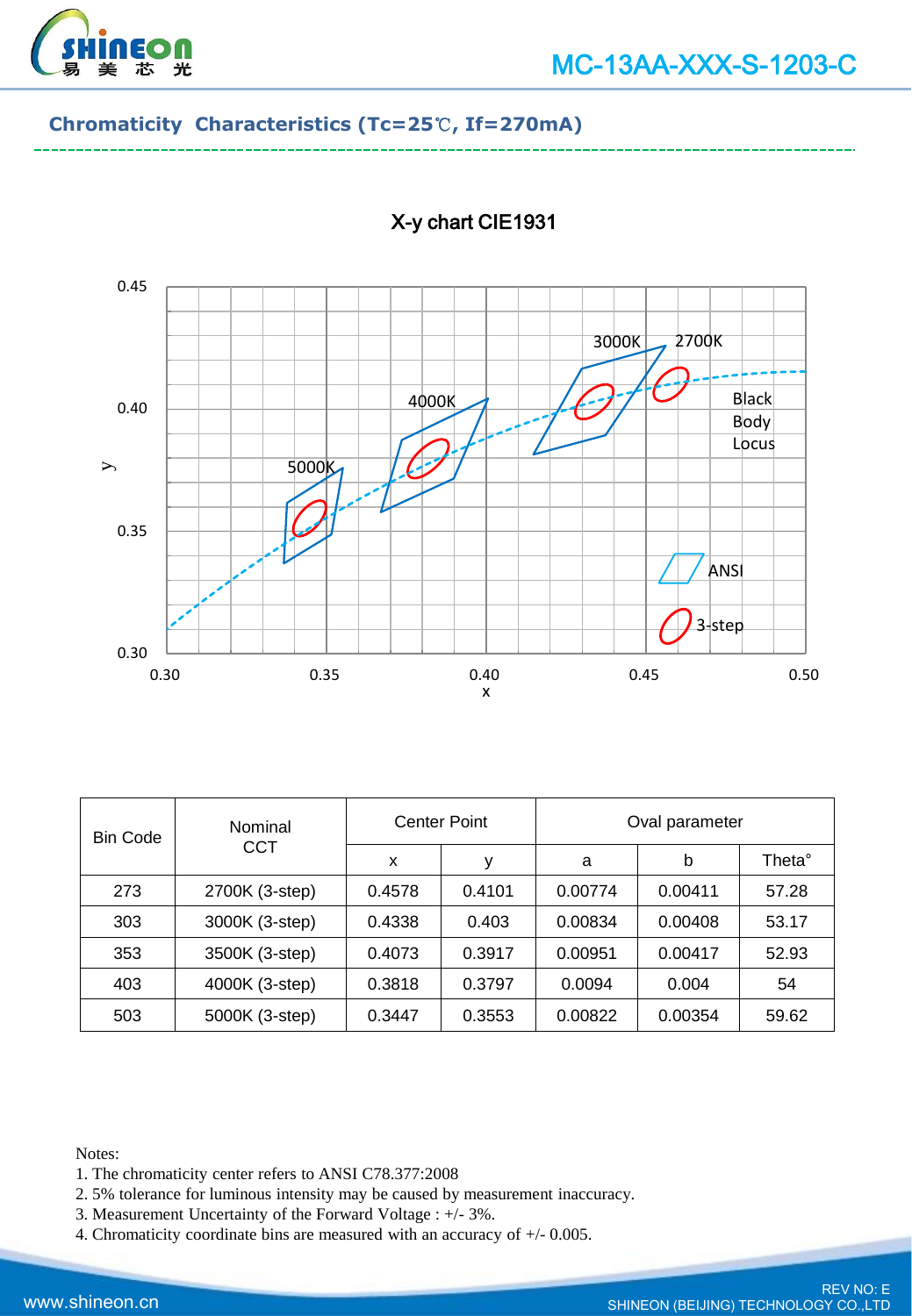

# **Typical Relative Spectral Power Distribution (Tc=25**℃**, If=270mA**)



# **Typical Spatial Distribution (Tc=25**℃**, If=270mA**)

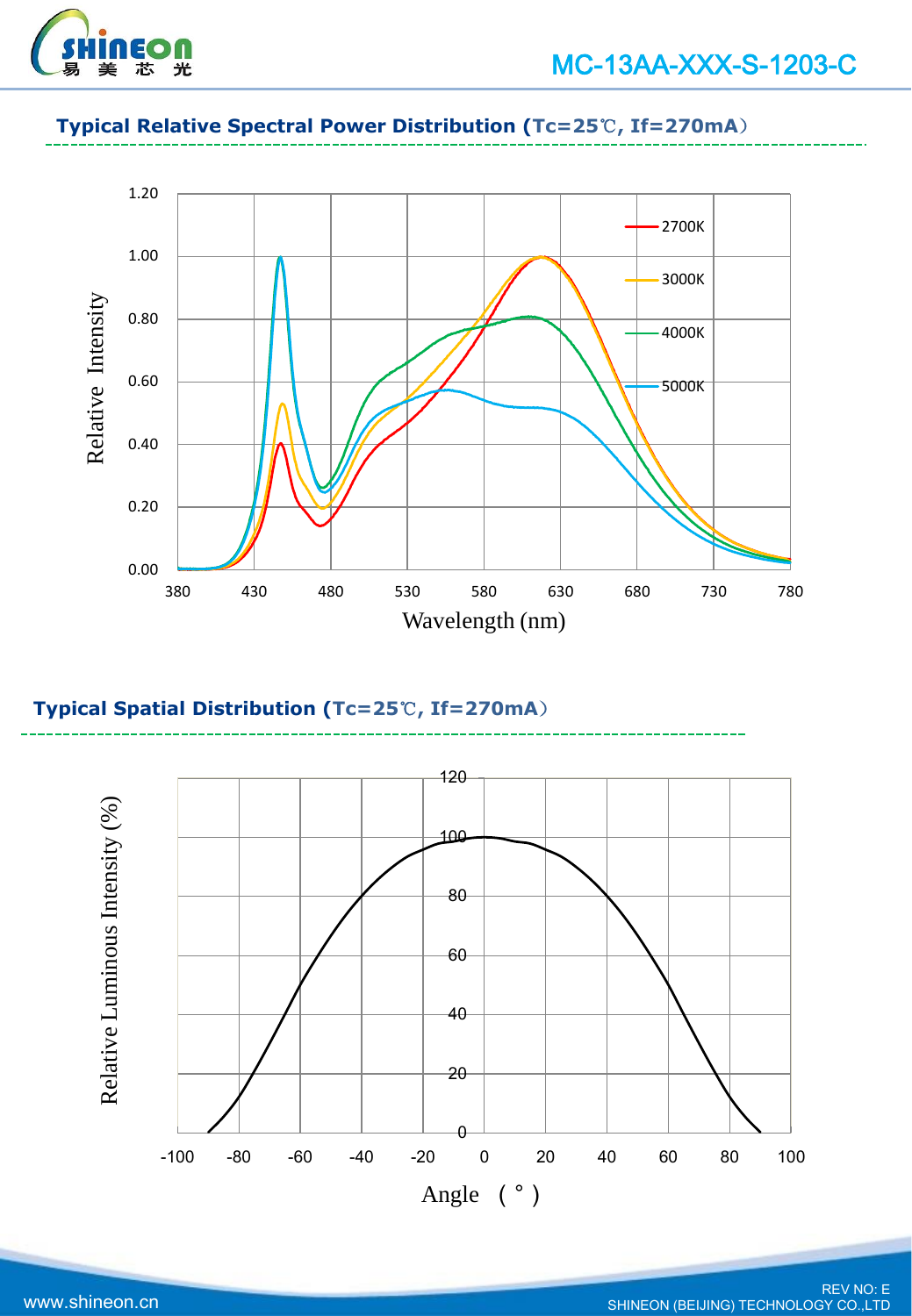

**Forward Current vs. Forward Voltage (Tc=25**℃)



**Forward Current vs. Relative Luminous Flux (Tc=25**℃)



**Case Temperature vs. Forward Voltage (If=270mA)**

**Case Temperature vs. Relative Radiant Flux (If=270mA)**

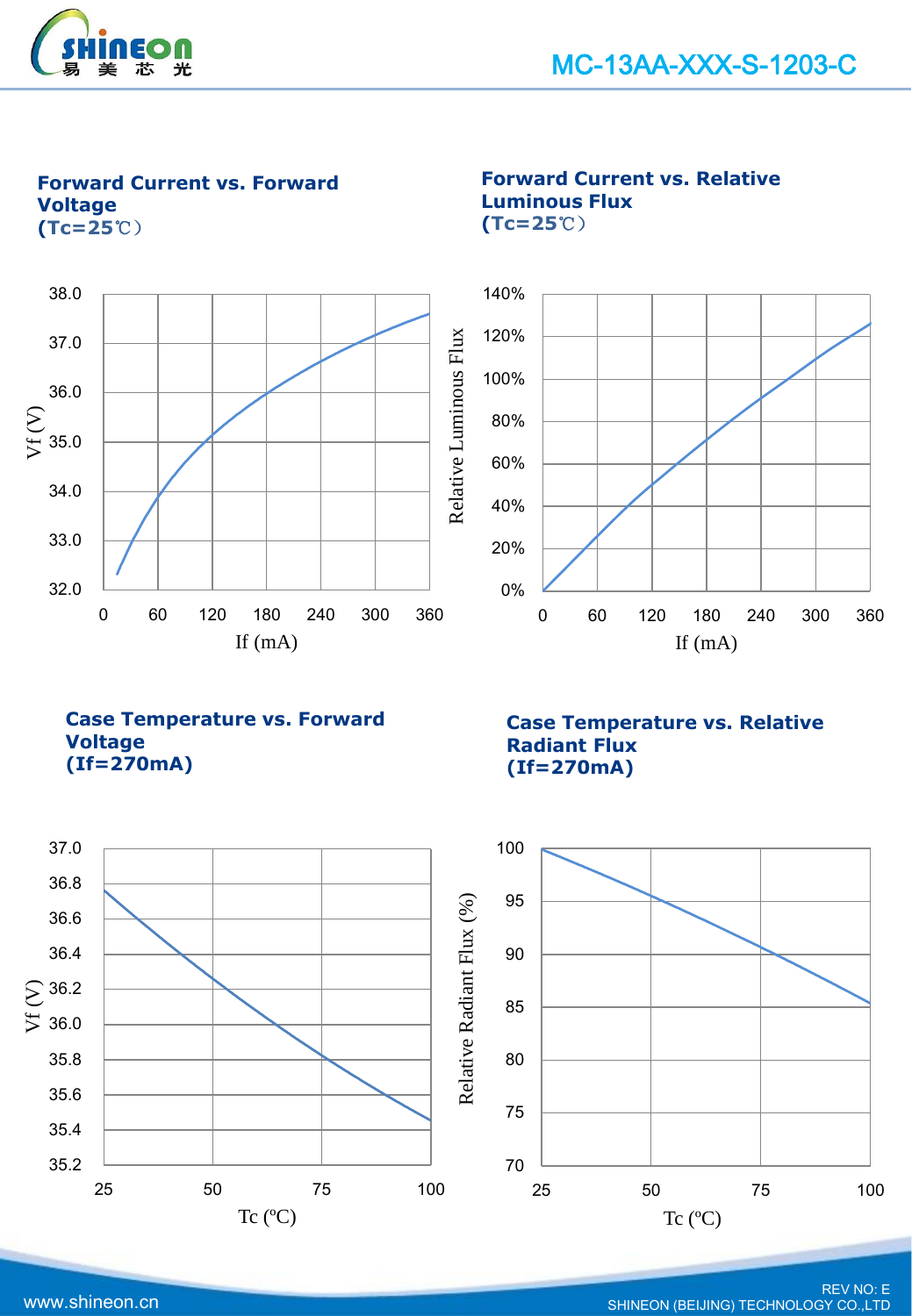

# **Case Temperature vs. Allowable Forward Current**

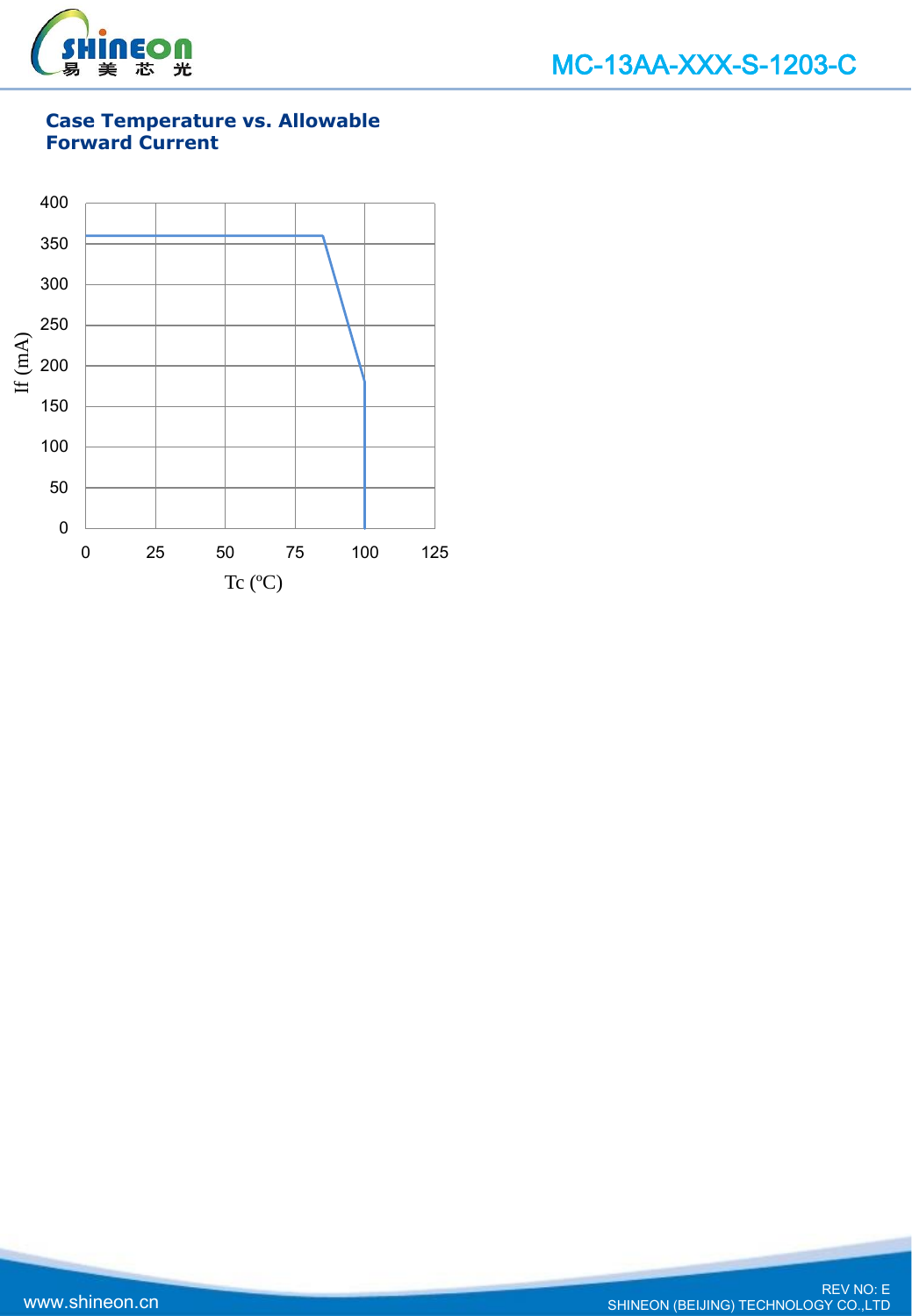

# **Reliability**

### (1)Details of the tests

| No.            | <b>Test Item</b>                             | <b>Reference</b><br><b>Standard</b> | <b>Test Condition</b>                | <b>Test</b><br><b>Duration</b> | <b>Defective</b> | <b>Sample</b><br><b>Size</b> |
|----------------|----------------------------------------------|-------------------------------------|--------------------------------------|--------------------------------|------------------|------------------------------|
| $\mathbf{1}$   | High<br>Temperature<br><b>Operating Life</b> | JESD22-A108                         | Ta=85 $\degree$ C, Typical IF        | 1000hr                         | $\overline{0}$   | 10                           |
| $\overline{2}$ | Low<br>Temperature<br><b>Operating Life</b>  | JESD22-A108                         | Ta=-40 $\degree$ C, Typical IF       | 1000hr                         | $\overline{0}$   | 10                           |
| 3              | Temperature<br>Shock                         | MIL-STD-<br>202G Method<br>107G     | $-40^{\circ}$ C $\sim 100^{\circ}$ C | 100cycles                      | $\overline{0}$   | 10                           |
| 4              | High<br>Temperature<br>Storage               | JESD22-A103                         | $100^{\circ}$ C                      | 1000hr                         | $\mathbf{0}$     | 10                           |
| 5              | Temperature<br>Humidity<br>Storage           | <b>JEITA ED-4701</b><br>100 103     | 60°C, 90%RH                          | 1000hr                         | $\overline{0}$   | 10                           |

#### (2)Judgment Criteria of Failure for Reliability Test  $(Ta=25°C)$

| NO.            | <b>Measuring Item</b>      | <b>Symbol</b> | <b>Measuring Condition</b> | <b>Judgment Criteria for Failure</b> |
|----------------|----------------------------|---------------|----------------------------|--------------------------------------|
|                | <b>Forward Voltage</b>     | Vf            | $If = 270mA$               | $>U$ X 1.1                           |
| $\overline{2}$ | <b>Total Luminous Flux</b> | Øv            | $If = 270mA$               | $<$ S X 0.85                         |

Notes:

U defines the upper limit of the specified characteristics. S defines the initial value.